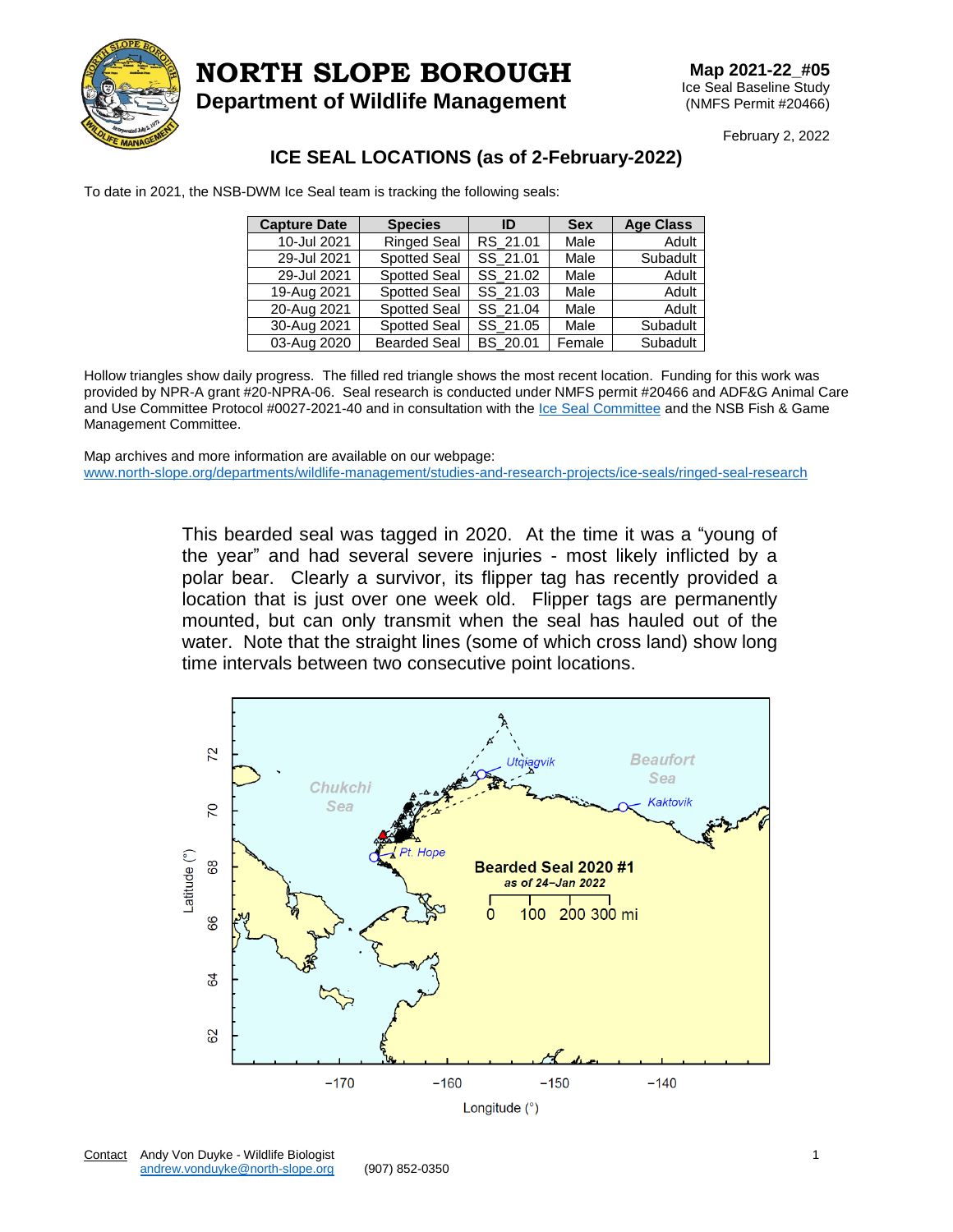

## **NORTH SLOPE BOROUGH Department of Wildlife Management**

**Map 2021-22\_#05** Ice Seal Baseline Study (NMFS Permit #20466)

February 2, 2022

This adult ringed seal has not moved significantly since establishing its winter territory.



Since December, all five spotted seals have made a large shift to the southern extreme of the marginal ice zone in the Bering Sea.

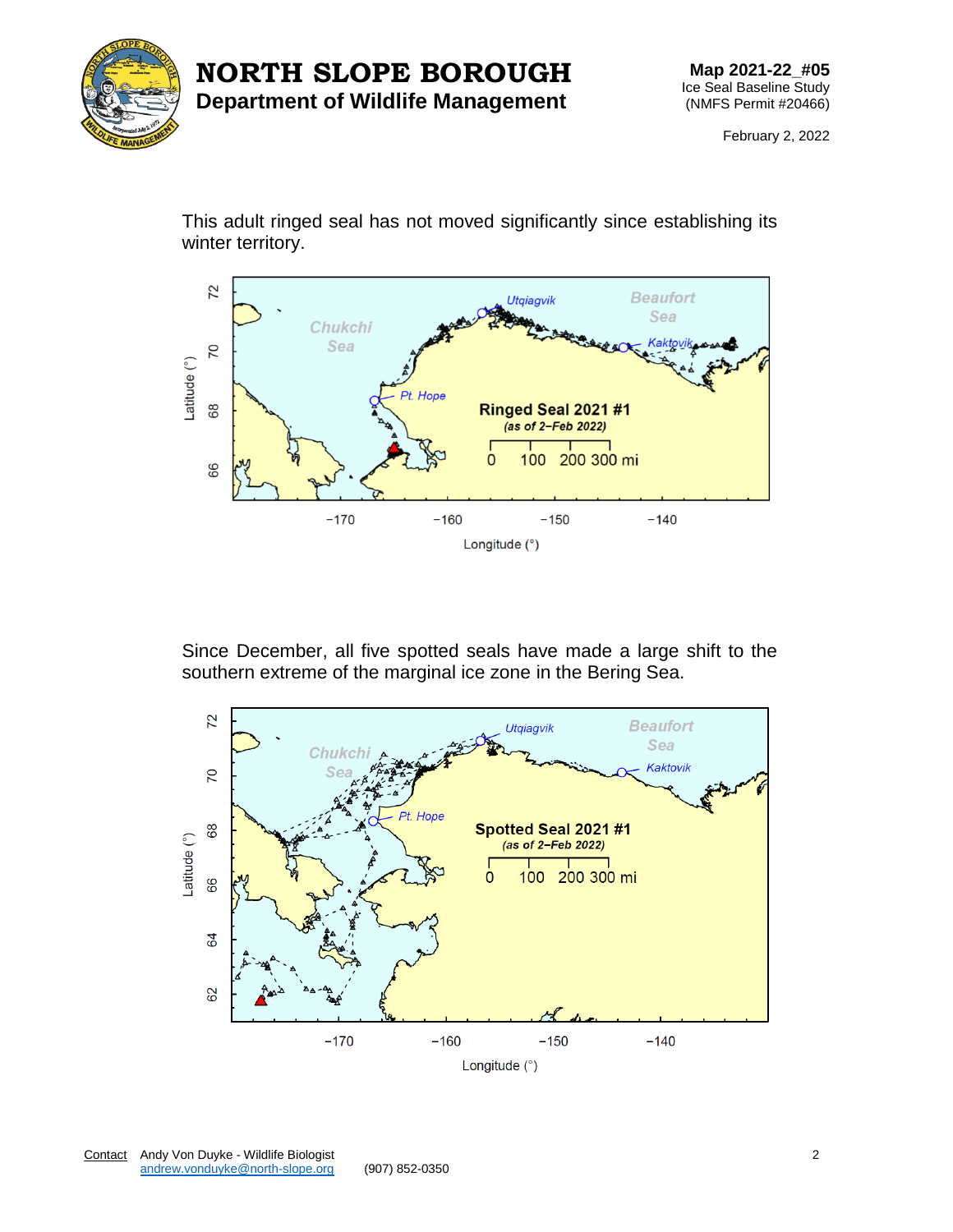



## **Map 2021-22\_#05** Ice Seal Baseline Study (NMFS Permit #20466)

February 2, 2022